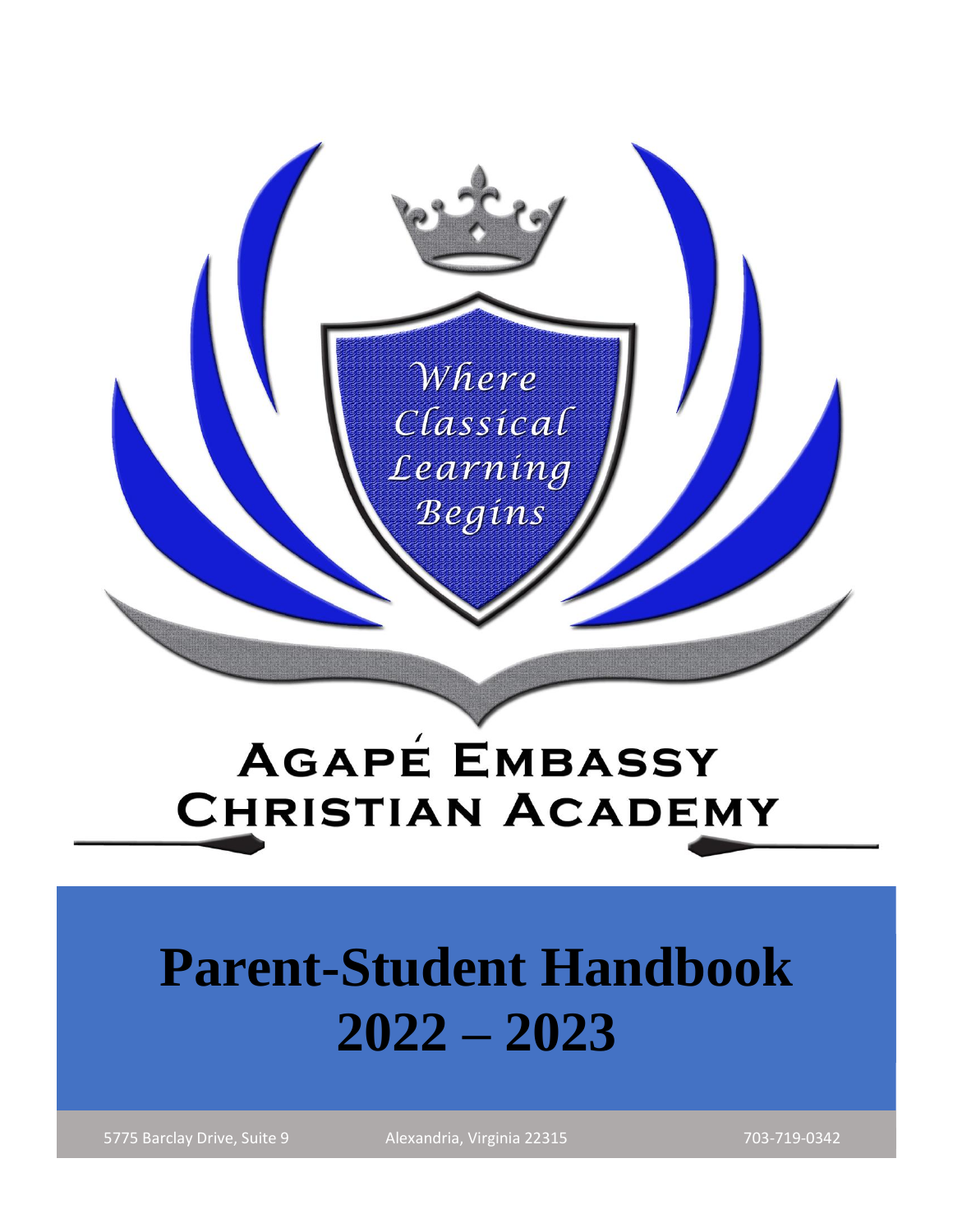# **Table of Contents**

5775 Barclay Drive, Suite 9, Alexandria, VA 22315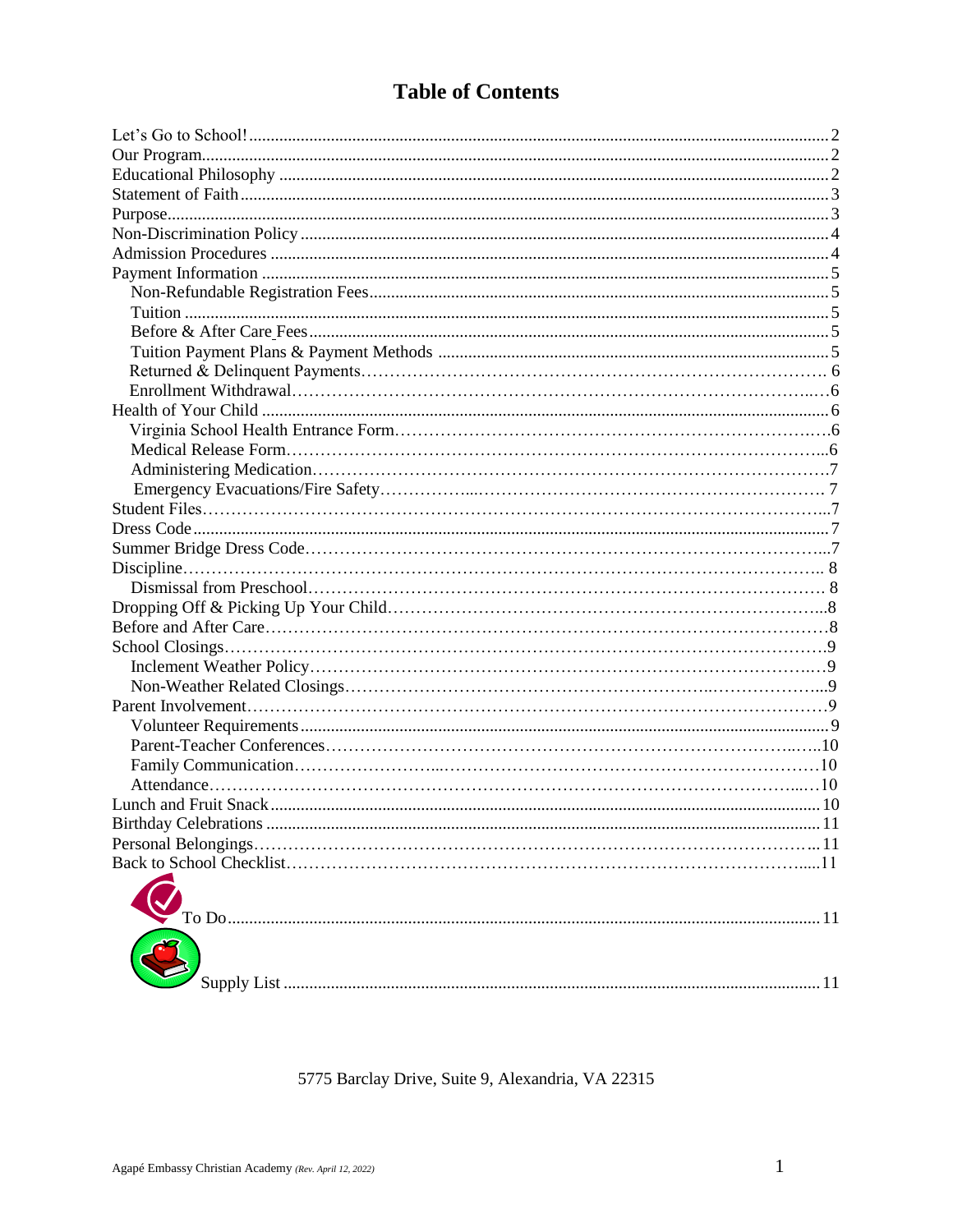# <span id="page-2-0"></span>*Let's Go to School!*

Welcome to Agapé Embassy Christian Academy (AECA). Preschool is an exciting and fantastic time for everyone! Our teachers are excited to receive your preschoolers! We will provide a warm and nurturing preschool experience for your children. There may be a little separation anxiety but trust everything will be fine. If they shed a few tears, it is okay; if you shed a few tears remember that is okay too. Adjustments will be made in no time.

Parents, students, and teachers alike enjoy the wonderful atmosphere of a preschool classroom. Learning is at an all-time high. Your child's mind is ready to learn, and we are here to teach them.

#### <span id="page-2-1"></span>**OUR PROGRAM**

For children three through five years of age, our program integrates the [Classical Model](http://www.nertamid.com/CNT/Education/pshighscopecurric.htm) of teaching and [Christian education. Our curriculum](http://www.nertamid.com/CNT/Education/pshighscopecurric.htm) uses active learning to promote cognitive, social, emotional, physical, and creative development. Children are taught to observe and live with Christian morals and values, always placing God in the center of every activity.

**Christ Centered** – In all levels of teaching and nurturing AECA will:

- Teach all subjects, activities, programs with Christ as an integral part of all activities. 2Tim 3:16-17
- Encourage every student and point them in a direction where they can begin to develop a relationship with God the Father at a young age. Matt 11:25, Matt 28:18-20, 19:13-15
- Provide a clear model of the biblical Christian life through our staff and board members. Matt 22:37-40

**Classical –** In all levels of teaching and nurturing AECA will:

- Emphasize grammar, logic, and rhetoric in all subjects (definitions below).
	- o **Grammar:** The fundamental facts and rules of each subject
	- o **Logic:** The ordered relationship of particulars in each subject
	- o **Rhetoric:** How the grammar and logic of each subject may be clearly expressed
- Encourage each student to develop a love for learning and live up to his/her academic potential.
- Provide an orderly atmosphere constructive to the attainment of the above goals.

Preschoolers are generally excited about learning and discovering new things. They want to touch, taste, feel, smell, and see. Imaginative and creative play is a must. At this age guided discovery is encouraged. We will sing, play games, and enjoy songs and stories. A sampling of methods used to instruct our pregrammar students includes the use of manipulatives, short creative projects, body movement and creative play. Our students begin to learn the fundamentals of math, reading, writing and social studies. At this pregrammar age a child's mind is ready and capable of retaining a myriad of information.

#### <span id="page-2-2"></span>**EDUCATIONAL PHILOSOPHY**

Although most Christian schools would agree on certain fundamentals, it is imperative that parents scrutinize the foundational beliefs of any school in which they may enroll their child(ren).

Therefore, below are the most important elements that we at AECA believe distinguish our unique approach to education.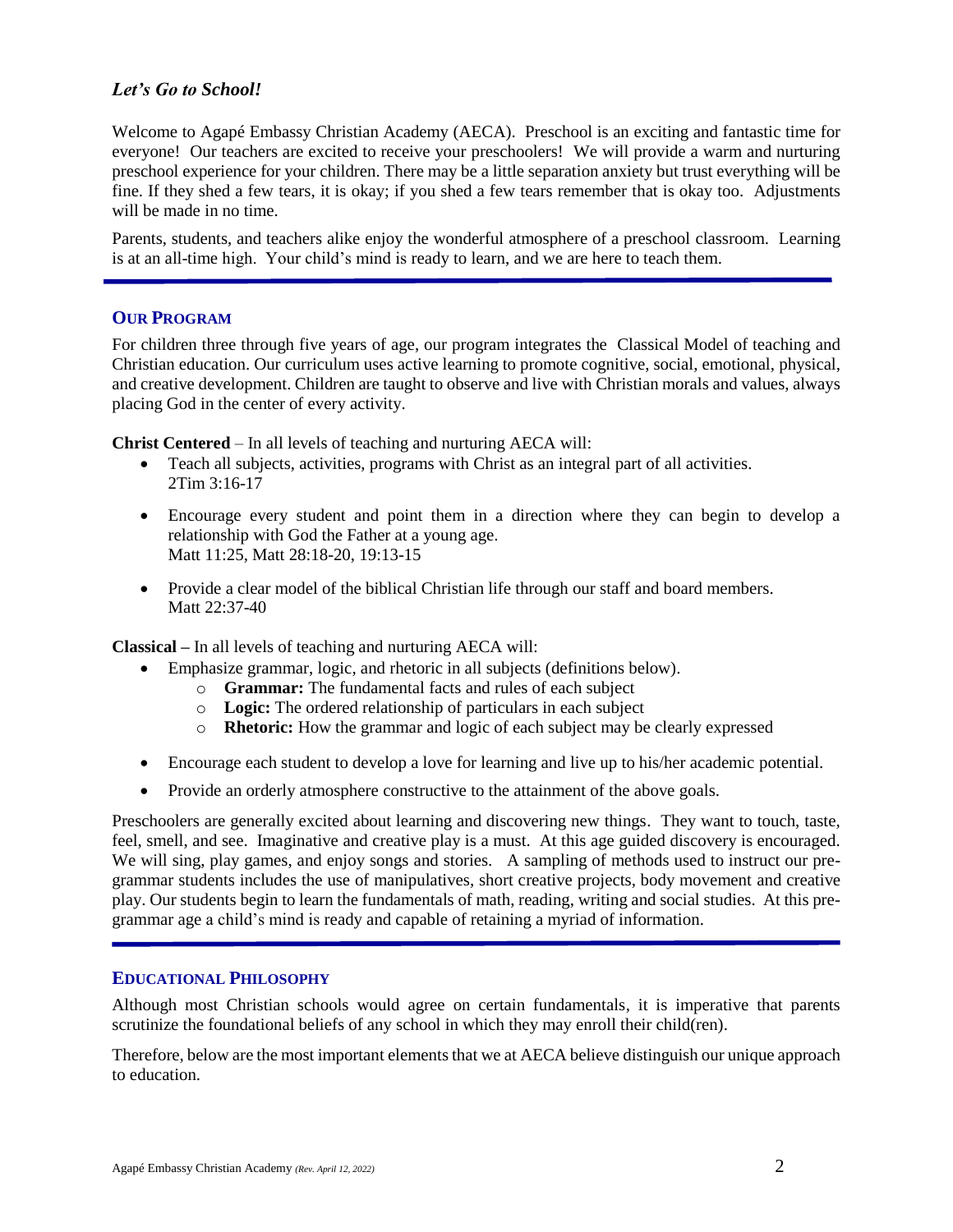- We believe that the Bible clearly instructs parents, not the church or state, to "bring children" up in the discipline and instruction of the Lord." (Ephesians 6:4) Therefore, we seek to teach and discipline in a manner consistent with the Bible and a godly home environment.
- We believe that God's character is revealed not only in His Word, but also in every facet of Creation. Therefore, we teach that all knowledge is interrelated and instructs us about God Himself.
- God wants us to love Him with our hearts, minds, souls and strength (Mat. 22:37). Therefore, we seek to individually challenge children at all levels and teach them how to learn, through the century's old classical method, including instruction in Latin.
- We want to help parents teach their children that all they do should be done "heartily, as unto the Lord." (Colossians 3:23) Therefore, we seek to encourage quality academic work and maintain high standards of conduct. This includes biblical disciplinary principles.

Above all, our highest goal is to provide a rigorous educational environment that challenges our students to live and think from a Christian worldview.

# <span id="page-3-0"></span>**STATEMENT OF FAITH**

AECA is a non-denominational school which does not teach a specific denominational set of beliefs. The following is the foundation of beliefs on which AECA is based. They are also the key elements of Christianity that will be taught uncompromised in various ways. The substance of these statements is that which will be considered primary doctrine at AECA.

#### **We believe:**

- the Holy Scriptures, as they were given to the Holy Prophets of old, are the infallible Word of God. It is our only authoritative rule for faith and practice (II Tim 3:16, II Pet 1:20, 21, I Thess 2:13).
- that there is one God, who gives life to everything and is eternally existent in three Persons: Father, Son and Holy Spirit. He is omnipotent, omnipresent, and omniscient (Mark 3:16; 17, 28:19; Luke 3:21, 22; Gen 1:1; John 10:30, 37, 38).
- in the bodily resurrection of both the just and the unjust; those who are saved to the resurrection of life, and those who are lost to the resurrection of eternal damnation (John 5:28-29).
- the good news is, that the Kingdom is ready for us to enter, when we change the way we think (Matt. 4:17,23; 24:14).
- that baptism by immersion is a requirement for every believer in the body of Christ (Matt 28:19; Acts 2:28; 19:3-5).
- that being filled with the Holy Spirit is necessary and the evidence is speaking in tongues and/or prophesying (Acts 1:8; 2:4, 38, 39; 8:14-17; 19:1-6; John 14:16, 17).

#### <span id="page-3-1"></span>**PURPOSE**

AECA exists for the purpose of educating the next generation and developing in them a Christ-centered worldview. We are assisting parents with the task of bringing up children who put Christ first in all their endeavors. Spiritual and moral truths are taught through academics. The teacher is an imparter of knowledge, according to each child's needs. We educate so that children will be equipped with proper tools to make a positive difference for Christ in the world and so that God can move them into a place of spiritual maturity at a young age.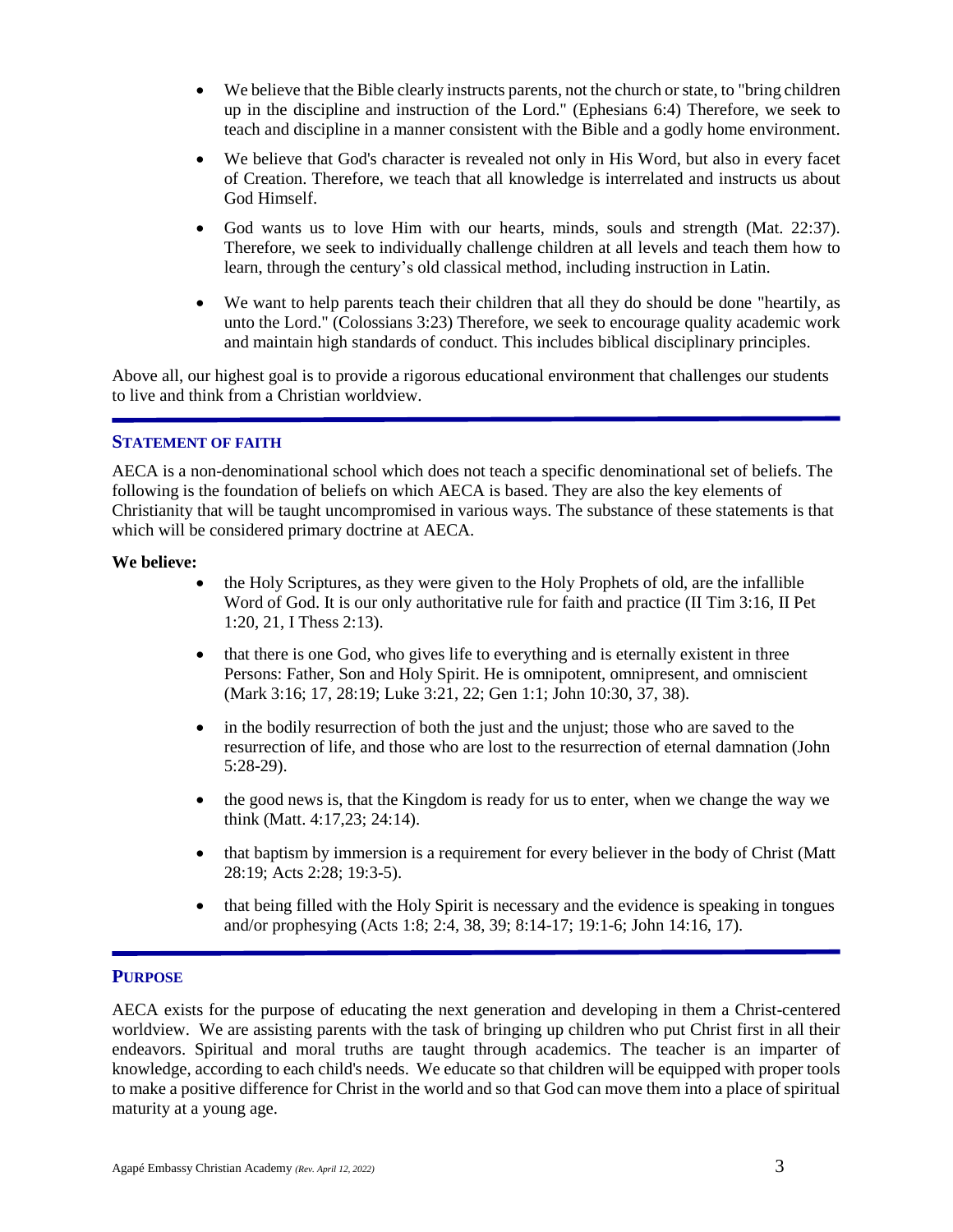#### <span id="page-4-0"></span>**NON-DISCRIMINATION POLICY**

AECA will admit students of any race, color, national, or ethnic origin to all the rights, privileges, programs, and activities generally made available to students at the school. We do not discriminate based on race, color, national or ethnic origin in administration of admissions policies, educational programs, and other school-administered programs.

#### <span id="page-4-1"></span>**ADMISSION PROCEDURES**

- 1. **School Tour** Prospective parents and students are welcome to visit our school for a tour of the facilities. This visit needs to be scheduled through the school office. A member of our staff will provide answers to some initial questions and will provide an admission packet with further information.
- 2. **Application** Application for Admission forms, including a signed Statement of Belief and Parent Agreement form, must be submitted before a student can be considered for admission. A birth certificate is required for all applicants. The application and all required forms and fees must be submitted to the school office. Date of application is only one factor in the admission process and does not determine an applicant's place on the waiting list.
- 3. **Interview** An interview appointment is made with the parents. This is an opportunity for us to get to know you better and answer any questions you may have.
- 4. **Acceptance & Registration** Official acceptance (or non-acceptance) is communicated to parents in writing only if all admissions forms have been completed and submitted for review. Payment of the first month's tuition is required to hold the student's place upon receipt of your acceptance letter. the signed letter of acceptance along with the first month's tuition payment must be Submitted to the school office.
- 5. **Fully-Potty Trained** The independence of a "fully potty-trained" child is a *prerequisite* for acceptance for all AECA students. Independence means that the child must have the awareness to use the bathroom without reminders, be able to manage clothing without help and can wipe or clean themselves appropriately to maintain clean hygiene.
- 6. **Probation** Students are accepted on a nine-week probationary period. Our priority is to minister to the needs of the child and family. A conference with the parents will be scheduled to determine the suitability of the student's continued enrollment. If the administration determines after nine weeks that the student or family would have greater success in a different program, the parents will be required to withdraw the child.
- 7. **Health Record** Health information forms and immunization record must be submitted. A student entering our school for the first time must submit a Virginia physical Exam Form completed by a licensed physician within the last year. This form will be mailed with your acceptance letter.
- 8. **Payment of Tuition & Fees** Several payment plans are available for paying tuition. AECA offers a year around program with an on-going rolling enrollment. The school year begins the 3rd week in August and ends the 2<sup>nd</sup> week in June; a total of 36 weeks. AECA offers a 6-week Summer Bridge program designed to enrich our students by helping them to retain what is learned during the school year and maintain a learning routine throughout the summer.

*Policies and procedures regarding fees for AECA are subject to change anytime during the school year upon posted and written notice.*

9. **Calendar, Supplies, & Uniform** – Parents will receive a list of school supplies needed, a calendar of events for the school year, and information regarding school uniforms.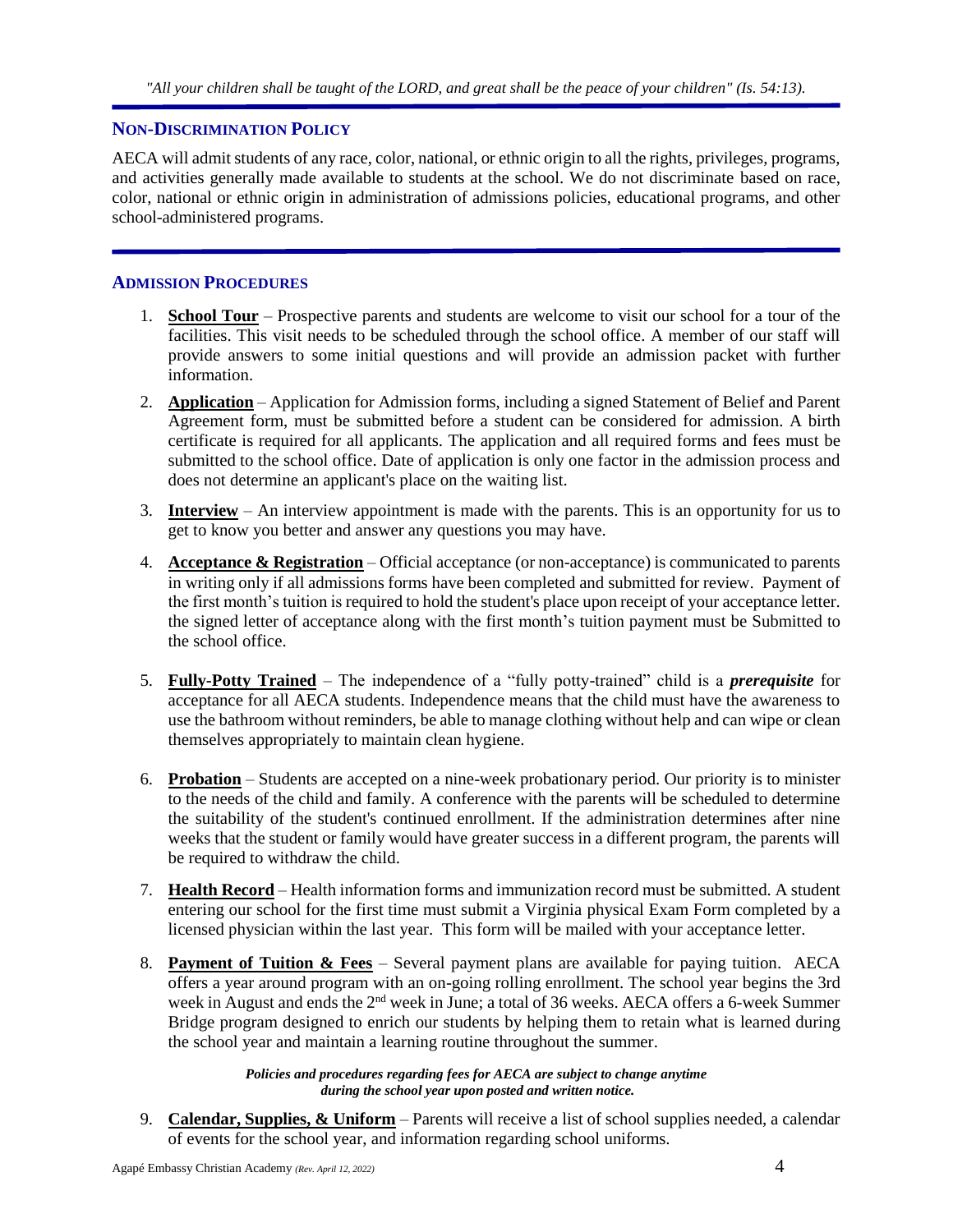# **PAYMENT INFORMATION**

#### <span id="page-5-0"></span>**Non-Refundable Registration Fees**

| AECA Registration/Book/Activity &<br>Supply Fee | \$300 for new student<br>\$270 each additional child |
|-------------------------------------------------|------------------------------------------------------|
| <b>Summer Bridge Registration</b>               | \$75 Currently Enrolled AECA Student                 |
|                                                 | \$125 Non-enrolled AECA Student                      |

# **Tuition**

| Weekly | Yearlv  | Program             | <b>Total Weeks</b> |
|--------|---------|---------------------|--------------------|
| \$270  | 1.880   | School Year         | 44                 |
| \$270  | \$1.620 | Summer Bridge       |                    |
| TOTAI  | 13.500  | <b>Full Program</b> |                    |

- Families with more than one child enrolled in AECA will receive a 10% discount for each additional child.
- Fees are not refunded when a child is kept home from school for illness, holiday, vacation, snow closing, etc.
- Other fees that may be incurred during the school year for things such as school pictures and field trips.

#### **Before and After Care Fees**

| <b>Monthly</b> | Yearlv  | <b>Program</b>     | <b>Total Weeks</b> |
|----------------|---------|--------------------|--------------------|
| \$100          | \$1,200 | <b>Before Care</b> |                    |
| \$167          | \$2.004 | After Care         |                    |
| \$267          | \$3,204 | Before & After     |                    |

# <span id="page-5-1"></span>**Tuition Payment Plans**

Enrolling in a tuition payment plan allows you to select a payment option that best suits your financial needs. Available options are:

| <b>School Tuition Payment Options</b> | Due By             |
|---------------------------------------|--------------------|
| <b>a.</b> Full Tuition Payment        | August 15          |
|                                       |                    |
| <b>b.</b> Monthly                     | 15th of each month |
|                                       |                    |
| c. Bi-Weekly                          | Mondays by 5:00PM  |
|                                       |                    |

|    | <b>Summer Bridge Payment Options</b> | Due By                                                      |
|----|--------------------------------------|-------------------------------------------------------------|
|    | <b>a.</b> Full Tuition Payment       | One week prior to the start date of Summer<br><b>Bridge</b> |
| b. | Weekly                               | Mondays by 5:00PM                                           |

# **Payment Methods**

Payment methods offered are credit card, debit cards, e-check or automatic bank draft that can be processed through our online Procare Child Care System. All payments must be received on or before the due date. Teachers are not allowed to accept payments.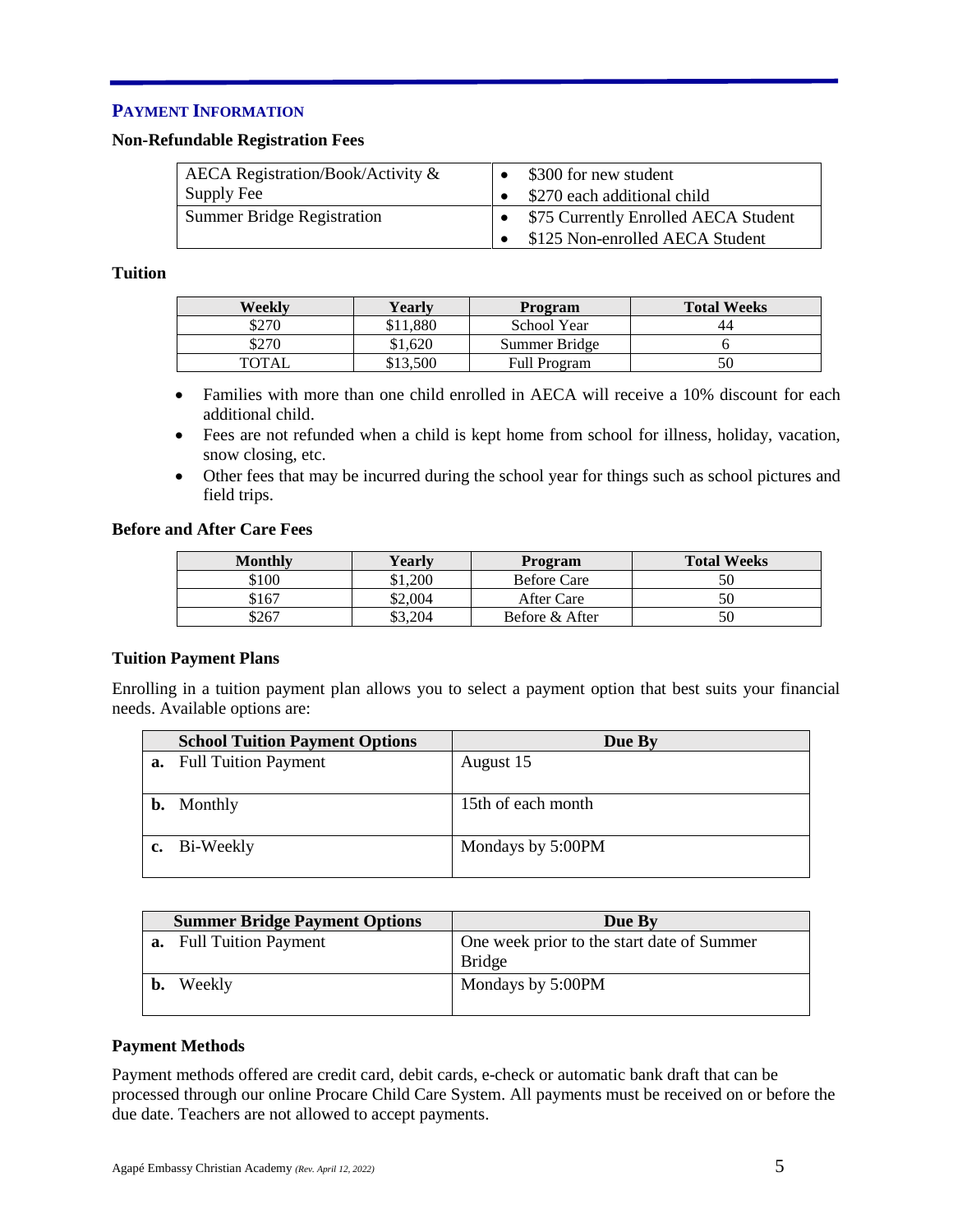#### *Notes:*

- Payments made using a credit card are assessed a **2.75%** processing fee.
- A student will not be allowed to attend class if an account is delinquent, and arrangements have not been made with the school office.

Parents enrolled in Before and After Care are billed monthly. A late fee of *\$2* will be charged for **each minute** you are late picking up your child.

#### **Returned and Delinquent Payments**

- \$50 fee will be assessed for all returned payments.
- \$50 fee will be assessed for all delinquent accounts.

Tuition payments and fees are non-refundable.

#### **Enrollment Withdrawal**

If for some unforeseen reason a student must withdraw, a parent or guardian is responsible for notifying the school office by means of an **Intent Not to Return Form.** AECA requires a minimum *30 days notice* of this intent. The student's account will be billed, and a parent or guardian held responsible for the amount equal to one month's tuition. If an Intent Not to Return Form is not submitted to the office, the parent/guardian will be billed and held accountable for any tuition fees.

# <span id="page-6-0"></span>**VIRGINIA SCHOOL HEALTH ENTRANCE FORM**

Each child is required to have a current physical examination (within the past 12 months) signed by a physician, and an up-to-date certificate of immunization prior to attending school. If your child has a known medical condition (such as allergies, asthma, diabetes, seizure disorder, etc.), please notify the administrator verbally and in writing. Please notify the administrator if there are any special instructions or procedures for the care of your child.

We depend on the parent's assessment of their child's health before sending him/her to school. Germs can spread quickly in childcare environments. *Listed below are guidelines for AECA:*

- Parents must keep their child home if there has been a fever, vomiting, or diarrhea within 24 hours of a school day.
- If a child has a fever of  $100^{\circ}$  or higher, the child must stay home until fever-free for 24 hours without the use of fever-reducing medications.
- If the child develops a fever of  $100^{\circ}$  or higher or becomes ill at preschool, the child will be separated from the group and cared for in a quiet area, and the parents/guardians contacted to pick up the child.
- Parents will be notified immediately when a serious illness or injury occurs.
- Accidents of any kind will be reported verbally and in writing to families.
- Parents must contact the AECA Administrator or Teacher if their child acquires a contagious condition so staff and other families can be notified.
- If there is an occurrence of a communicable disease, a notice will be posted outside the main entrance door of AECA. The notice will include the communicable condition, the symptoms associated with the condition and the period of communicability.
- If a child has head lice, scabies, impetigo, ring worm, pink eye, etc., the child cannot return to preschool until 24 hours after treatment has begun.

<span id="page-6-1"></span>Throughout the year it is important that AECA staff be informed of illnesses, injuries, allergies, changes in family situations and any other information that will help make the child's preschool experience a positive and beneficial one.

#### **MEDICAL RELEASE FORM**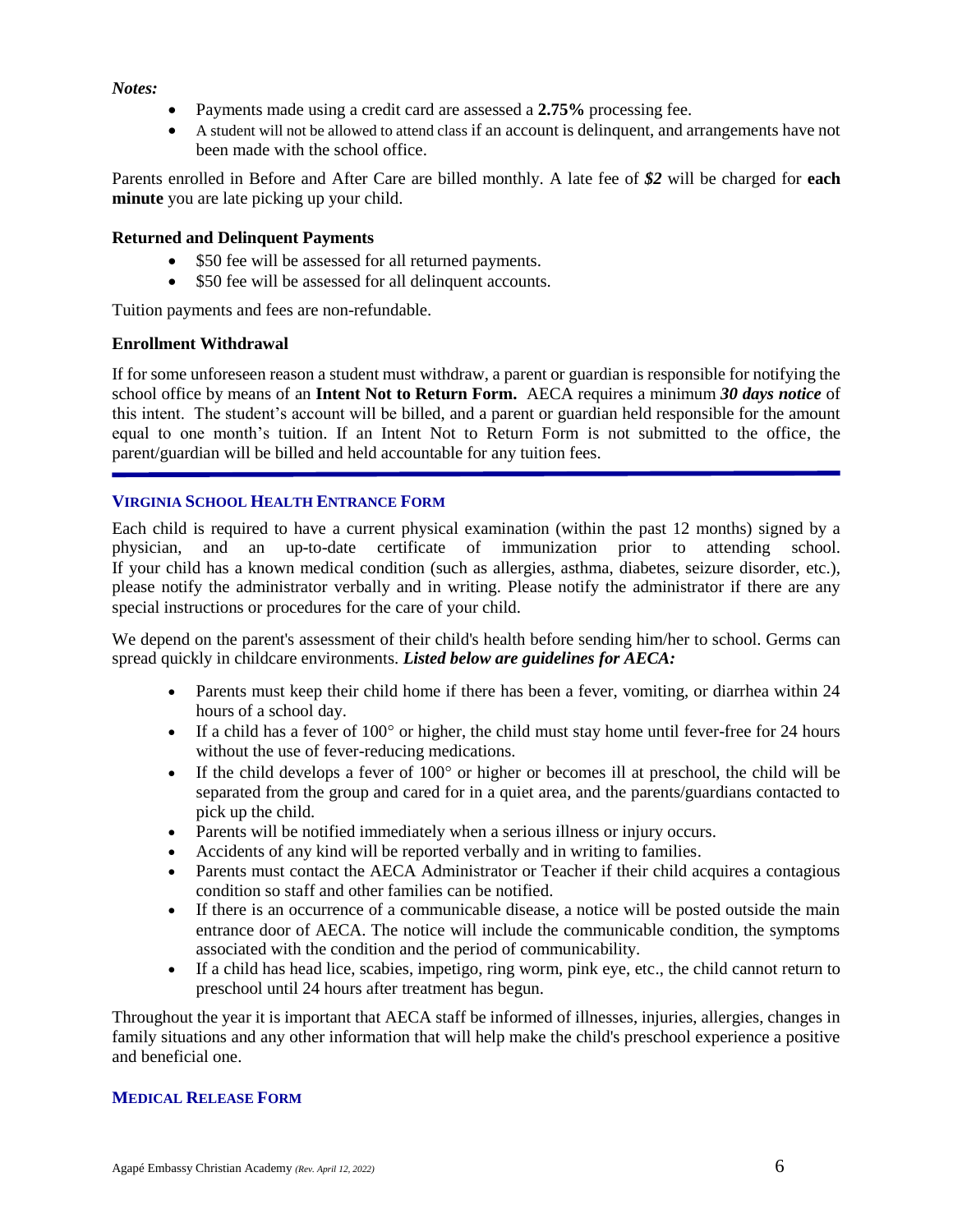A Medical Release Form must be on file giving AECA permission to seek medical attention on the behalf of your child if a situation occurs requiring immediate medical attention, and the school is unable to reach the parent or guardian.

The release form does not allow staff to authorize treatment but only to seek emergency care. The staff will continue to try to contact the parent/guardian.

#### <span id="page-7-0"></span>**ADMINISTERING MEDICATION**

Our staff does not administer medication whether it is prescribed or over the counter. If your child has a medical condition which requires medication, please try to adjust the child's medication schedule around school hours. We apologize for any inconvenience that this may cause.

*Exception: Prescription medication will be administered only with the diagnosis of a chronic disease or illness. Chronic conditions: a medical condition that persists for more than three months and requires prescription medication. A doctor's note must accompany the medication. The doctor's note must be updated every three months. At the end of the three-month period medication will be returned to parents/guardians unless a new medical form is submitted.*

# **EMERGENCY EVACUATIONS/FIRE SAFETY**

Children and teachers will have practice fire drills once a month. Children and teachers will evacuate the building using the closest exit, keeping the proper distance from the building.

In the case of an actual emergency, emergency procedures will be acted upon, and parents will be called as soon as all staff members and students are out of harm's way. The staff and children wait in a safe place until families can pick up their children.

# **STUDENT FILES**

To meet the guidelines for the Department of Human Services each child at AECA Preschool has a file containing the following information:

- Accident Reports
- Application Form
- Child Release Form (Pick up and drop off permission form)
- Emergency Contact/Medical Release Form
- Parent Statement of Faith Form
- Parent Volunteer Form
- Payment Plan Option Form
- Physical Health Form signed by a physician or public health official
- Proof of completed/up to date immunizations
- Proof of student's ID
- Signed Letter of Acceptance (signed by parent/legal guardian)

# <span id="page-7-1"></span>**DRESS CODE**

Uniforms are required for all students.

- **Girls:** Khaki and Navy skort or trousers, polo shirt, and solid color tennis shoes. Navy or khaki shorts may be worn during the warm seasons.
- **Boys**: Khaki and Navy trouser, polo shirt and solid color tennis shoes. Navy or khaki shorts may be worn during the warm seasons.
- Navy blue standard school sweaters may be purchased and worn over the polo shirt.
- Solid color tennis shoes. No sandals or open-toe shoes permitted. *Tennis shoes only*.
	- o If children wear boots during the winter weather or on rainy days, *please arrive at school early enough to help your child get into his/her tennis shoes before the school day begins.*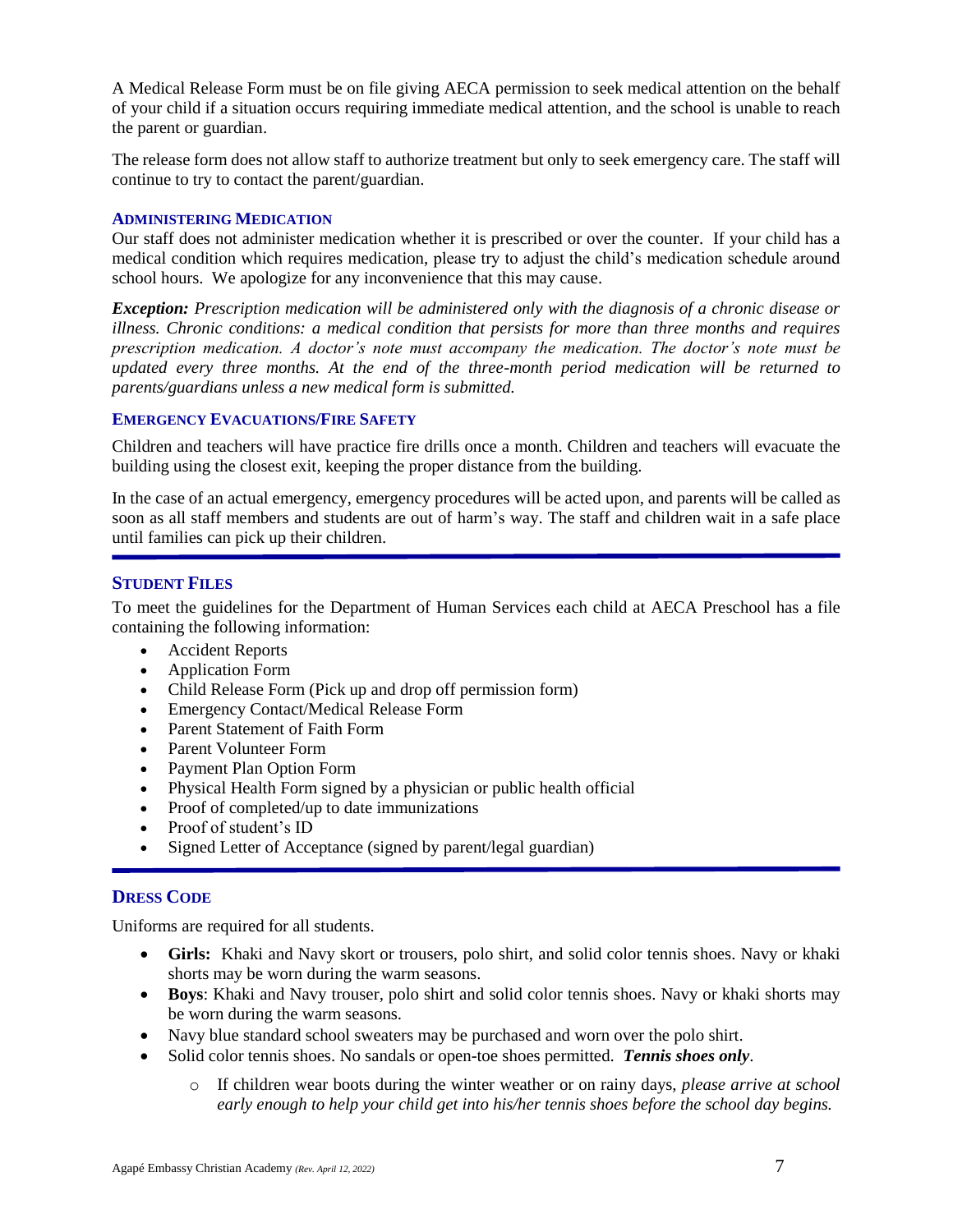Dress code violations will result in a note or telephone call to the parent/guardian. After the *second* uniform violation the child's parent/guardian will be called and asked to immediately pick-up their child and/or correct the uniform infraction.

# **SUMMER BRIDGE DRESS CODE**

• Summer Bridge T-shirt with shorts or trousers, and solid color tennis shoes.

# <span id="page-8-0"></span>**DISCIPLINE**

Discipline is viewed as a process of learning self-control, respect for others, and responsibility. To help children learn this process, the following guidelines are in place at AECA:

- Teachers redirect inappropriate behaviors.
- Teachers remind children of expectations, rules, and limits.
- Teachers help children use words to express anger, resolve conflicts, and express needs and desires.
- Teachers will assist children in the conflict resolution process.
- Teachers may remove a child from an activity if inappropriate behaviors persist. The teacher will help the child to find an appropriate activity to engage in.
- If a child physically hurts another child, he/she will be removed from the activity, the hurt child will be comforted, and the children will then be assisted with the conflict resolution process. The parents will be informed at the end of the school day by written note or verbal communication.
- If a child needs an opportunity to regain control of his/her emotions or is demonstrating inappropriate behaviors, they may be asked to sit in the Self-control Chair. Using the Self-control Chair removes the child from the moment and allows them time to regain control. At AECA, our end goal is to move our students to being self-managed with the help of Holy Spirit, as they receive instructions from the teachers to help them learn how to master their impulses.
- A conference will be held with parents if serious inappropriate behaviors continue.

# <span id="page-8-1"></span>DISMISSAL FROM PRESCHOOL

AECA reserves the right to dismiss a child from preschool if we cannot meet the needs of the child. Before dismissal, all attempts will be made to work with your child to meet his/her needs. A problem-solving meeting will be held with the administrator and parents to help develop a plan to resolve the issue.

If the problem cannot be resolved and the child's needs are not being met, the child will be removed from AECA Preschool.

# <span id="page-8-2"></span>**DROPPING OFF & PICKING UP YOUR CHILD**

**Parents must sign their child in and out daily.** A child will only be released to the parent, guardian, or persons listed on the **Authorized Release Form**. Additional names may be added to the list at any time during the school year by notifying the school administrator of any changes.

If there is an occasional change in persons picking up or dropping off your child, please notify the preschool teacher in writing, giving the name and date the person will be picking up or dropping off your child.

This person must present photo identification during afternoon/evening pick up. The administrator must be informed in writing with the proper supporting documentation of any court orders regarding visitation or pick up.

# <span id="page-8-3"></span>**BEFORE AND AFTER CARE**

As a convenience to parents, we offer **Before** and **After Care** for our students for a fee. The before and after care program is **not** a drop-in program. Students must be registered to participate. If your child is in the before or after care program, please pack an extra snack in their backpack.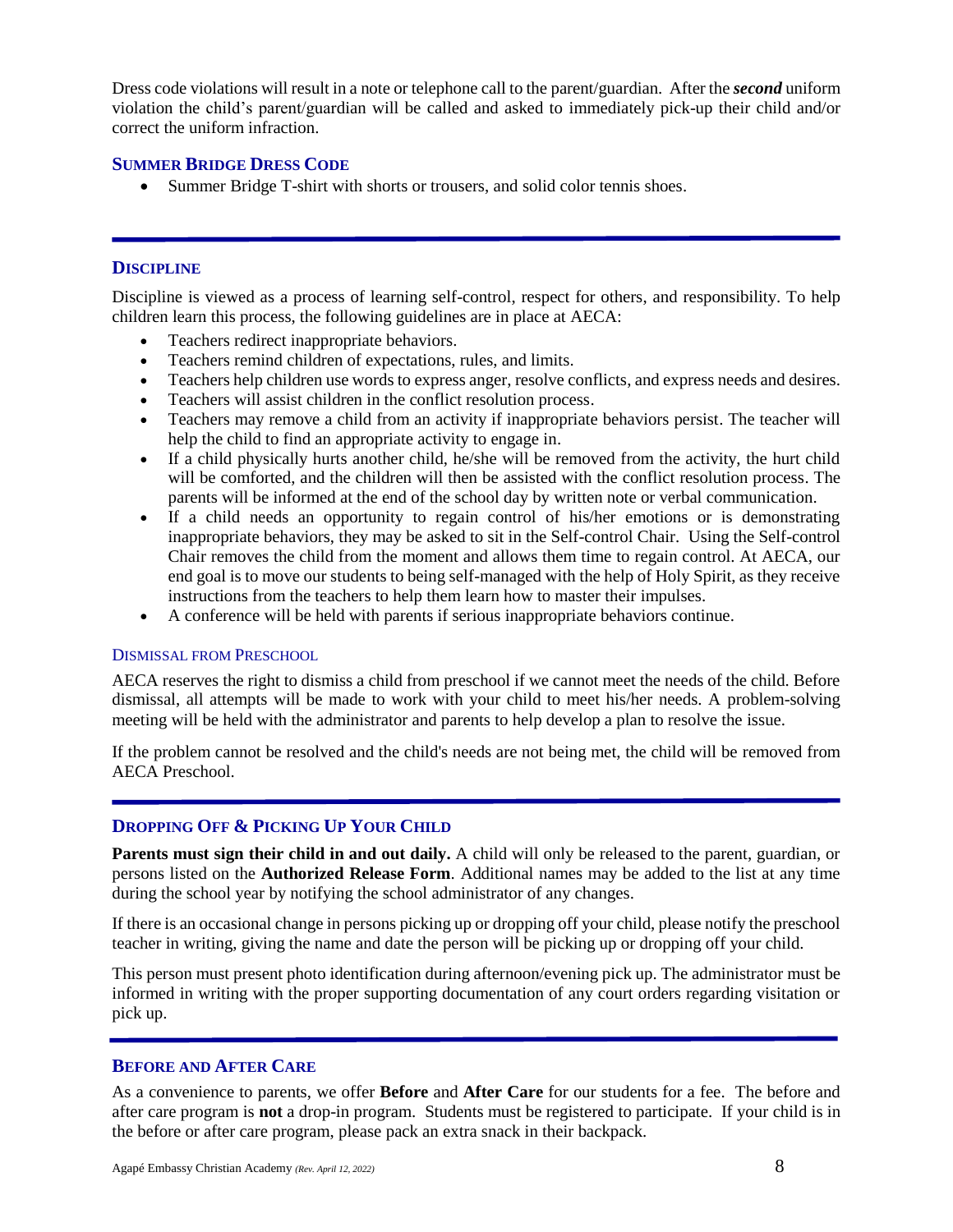- **Before Care Hours:** 7:15am 8:45am
- **After Care Hours:** 3:15pm 6:15pm

**Late Pickup**: If you are going to be late, please notify the school. A *\$2 per minute* late fee will be assessed to your account for every minute beyond the *6:15 pm* pickup time.

<span id="page-9-0"></span>If your is not enrolled in the AECA After Care Program and you fail to pick them up by 3:15PM, you will incur the After Care fee, plus a \$25 late fee.

# **SCHOOL CLOSINGS**

#### <span id="page-9-1"></span>INCLEMENT WEATHER POLICY

AECA follows the policy of Fairfax County's School System. Listen to your local news station for updates. If Fairfax County Schools close because of weather related issues, AECA will close also. If at all uncertain, please call the school to verify closing.

# <span id="page-9-2"></span>NON-WEATHER-RELATED CLOSINGS

There are occasions when it is in the best interest and personal safety of the staff and students for the office to be closed. Such circumstances will include man-made failures, loss of heat or power, etc. Communication will be initiated through the Procare System.

# <span id="page-9-3"></span>**PARENT INVOLVEMENT**

*Your involvement helps to make great things possible at AECA!*

As with everything we do at AECA, the way we view parental involvement is based on our comprehensive philosophy of education, grounded in the Word of God. Therefore, we reiterate our school's educational philosophy below:

*We believe that the Bible clearly instructs parents, not the Church or State, to "bring up children in the discipline and instruction of the Lord." The church's commission is essentially to spread the Gospel and train believers (Matt 28:18-20). The State has been directed to enforce God's laws and protect the innocent (Romans13). The Church trains parents and the State protects families. The family raises and educates children (Eph 6:1-4). Therefore, under the delegation of the family, we seek to teach and discipline in a manner consistent with the Bible and a godly home environment.*

#### <span id="page-9-4"></span>VOLUNTEER REQUIREMENTS

# **Why a Parent Service Program?**

Parents provide valuable service to our school and an opportunity for parents to meet each other and build community. Additionally, AECA gains access to the talents and abilities of our parents to enhance the learning environment of our students.

# **What are the requirements?**

Participation in the Parent Service Program requires a minimum of *16 hours* of service *per school year* from *each* family in a *two-parent* household and *8 hours* for *single parent* and *senior households* (parent or guardian over age 65). Participation is a condition of attendance in the school. Volunteer activities include things inside the school as well as things which can be done at home.

**NOTE:** *Parents who fail to meet their annual volunteer requirements will be assessed \$150 at the end of the school year.*

# **Who may perform the service hours?**

Only parents or guardians may serve hours for the family.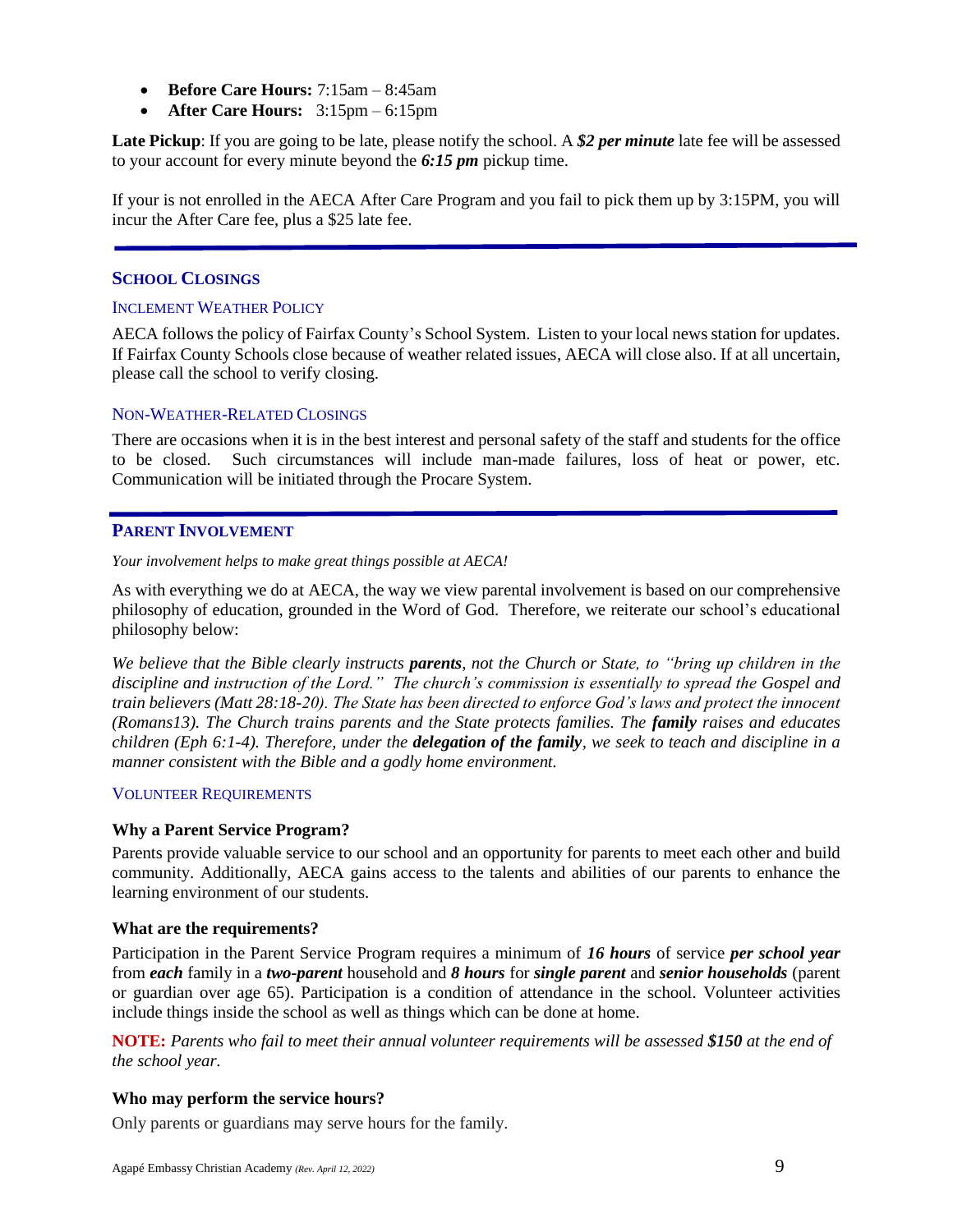#### **Who keeps track of service hours?**

Volunteer hours will be tracked using the Procare Child Care Management Software System. Parents are encouraged to keep track of volunteer hours served.

# **Parent Service Opportunities**

Opportunities are frequently listed in the electronic school newsletter. In addition, there are standard areas that can always use a helping hand. Please sign up for the following at any time:

- Art Helper
- Art Preparation
- Computer
- Hot Lunch Program
- Library
- Memory Verse Recitation
- Photocopy
- Recess Helper
- Science Helper
- Picture Taking Day
- Picnic Planning Team
- Lunch Helper
- And more!

<span id="page-10-0"></span>Please contact the school administrator or classroom teacher to schedule volunteer hours.

#### PARENT-TEACHER CONFERENCES

Parent teacher conferences are scheduled by appointment. Progress reports and progress folios are sent home to show each child's growth and development during the school year. The school staff and families work together as a team to make the preschool experience beneficial for the child. We are happy to schedule meetings at any time upon family request.

#### <span id="page-10-1"></span>FAMILY COMMUNICATION

Families will access AECA's monthly newsletter on the school website. Please take time to read it. It will contain important information about curriculum activities, upcoming events, field trips and important dates. The school administration as well as the classroom teacher may communicate with our school families via text, email, and written correspondence.

#### <span id="page-10-2"></span>**ATTENDANCE**

<span id="page-10-3"></span>

Attendance on a regular basis is expected of all students. If your child is going to be absent or late, please call the school office. A written note must be submitted to the office upon a student's return to school when an absence has taken place.

#### **LUNCH AND FRUIT SNACK**

Lunch and snack time are opportunities for children to share socially, practice manners, and experience a variety of nutritious foods. Families are to provide lunch and fruit snack for their child daily.

Snacks must be healthy—fruit or vegetable only. No cookies, candies, fruit snacks, fruit roll ups, etc. Acceptable fruit snacks are items such as carrot sticks, strawberries, applesauce and cut fruit.

Lunch and snacks must be in a form your child can handle on his/her own. Cut fruit, sandwiches, etc. in the proper portion size for your child.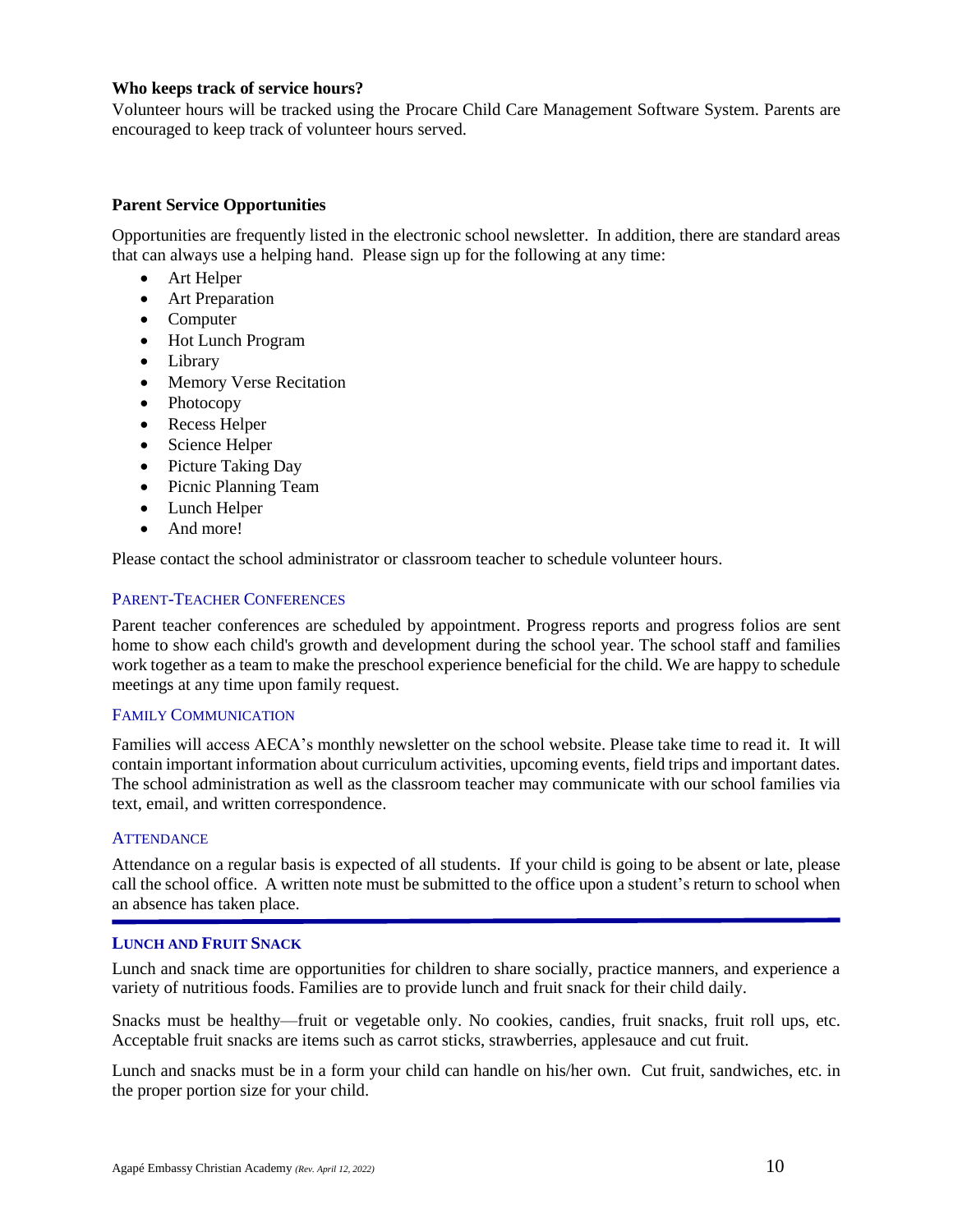AECA will offer a special hot lunch 1 time per month. The cost of lunch is \$8 per meal. A hot lunch form will be sent home to be completed and returned to your child's classroom teacher.

# **We are unable to refrigerate lunches due to health regulations. Please no glass items in lunch boxes.**

#### **BIRTHDAY CELEBRATIONS**

<span id="page-11-0"></span>

Birthdays may be celebrated at school. Children may bring their favorite snack (cake, cupcakes, etc.) at that time. If the child's birthday falls outside the school calendar, a half-birthday may be celebrated. A halfbirthday would be 6 months after your child's actual birthday. Please make the appropriate arrangements with your child's teacher before bringing your treat to class.

If your child is having a birthday celebration outside of school, please **do not** send invitations to school to be passed out by the classroom teacher or by your child. If invitations are brought to school, they will be sent back home with your child.

#### <span id="page-11-1"></span>**PERSONAL BELONGINGS**

ALL items brought into school should be labeled with permanent marker with the child's name. This includes backpacks, lunch boxes, supplies, extra clothes, show-and-tell items etc. This will ensure that all items can be identified, and lost/found items may easily be returned their rightful owner.

# <span id="page-11-2"></span>**BACK TO SCHOOL CHECKLIST**

<span id="page-11-3"></span>

Complete registration Get all recommended immunizations Purchase School Uniforms Meet the teacher Tour AECA Help your child memorize your home phone, work phone, and home address Arrange transportation and practice the route If carpooling, introduce your child to all carpool drivers prior to the start of school Arrange for Before/After Care, if needed if necessary Plan breakfasts, packed lunches, and after-school snacks Prepare a school calendar of important events Slip a note or photo into your child's bag for reassurance on his/her first day

<span id="page-11-4"></span>

School Uniform Small Backpack Lunch Box Crayons (larger, chucky style) Washable Colored Markers Two-Pocket Folders  $(3)$  1 – red, 1- blue, 1-yellow Pencil Box Glue Sticks (4) Safety scissors